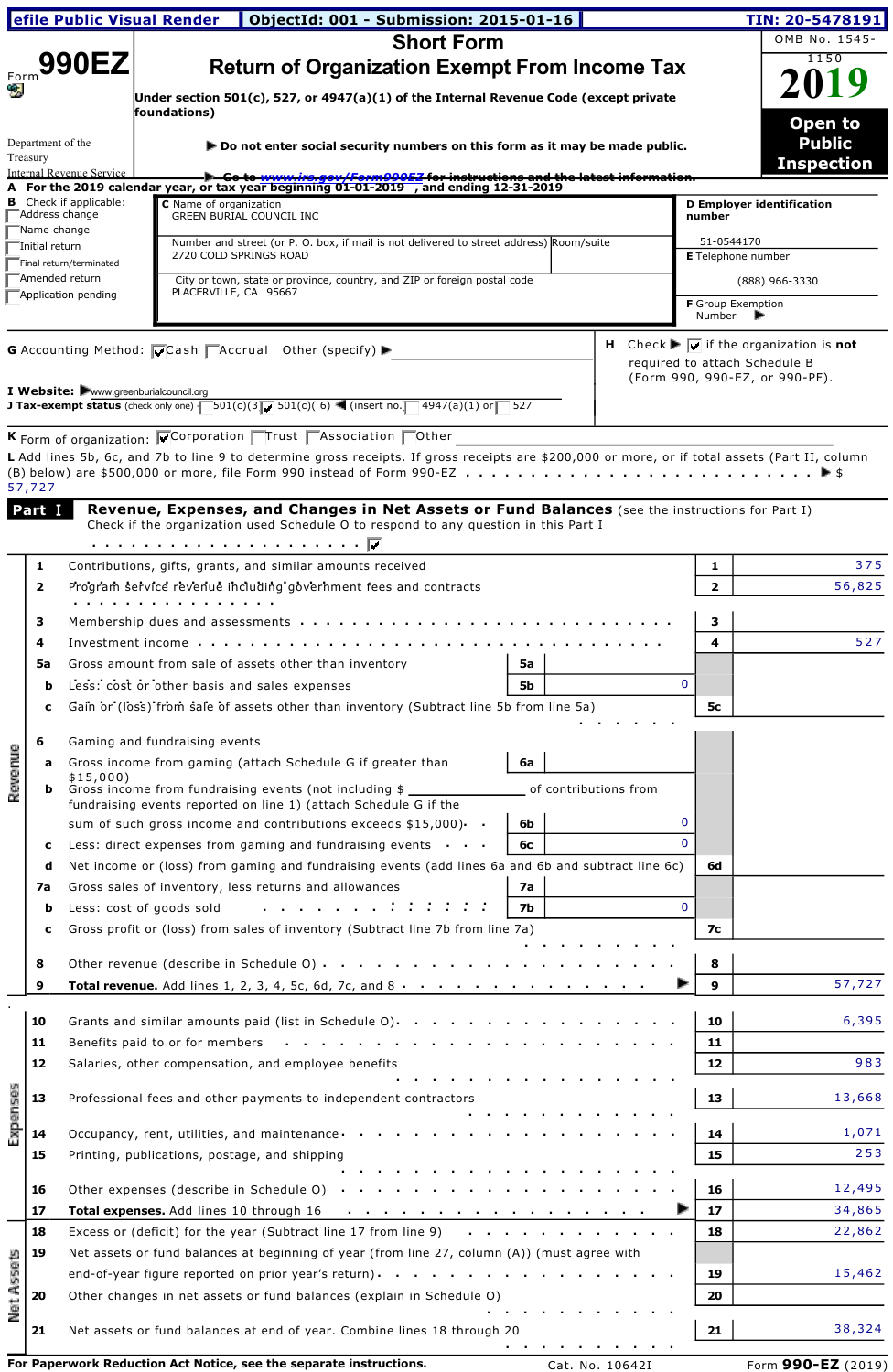| Form 990-EZ (2019)                                                                                                                                                                                                                                                                                |                                                      |                                                                                               |                                                                                                     |     | Page 2                                                                  |
|---------------------------------------------------------------------------------------------------------------------------------------------------------------------------------------------------------------------------------------------------------------------------------------------------|------------------------------------------------------|-----------------------------------------------------------------------------------------------|-----------------------------------------------------------------------------------------------------|-----|-------------------------------------------------------------------------|
| <b>Balance Sheets</b> (see the instructions for Part II)<br>Part II                                                                                                                                                                                                                               |                                                      |                                                                                               |                                                                                                     |     |                                                                         |
| Check if the organization used Schedule O to respond to any question in this Part II                                                                                                                                                                                                              |                                                      |                                                                                               |                                                                                                     |     | .                                                                       |
|                                                                                                                                                                                                                                                                                                   |                                                      |                                                                                               | (A) Beginning of year                                                                               | 22  | (B) End of year                                                         |
| 22 Cash, savings, and investments<br>23 Land and buildings $\ldots$ $\ldots$<br>$\sim$ $\sim$ $\sim$                                                                                                                                                                                              |                                                      |                                                                                               | 7,431                                                                                               | 23  | 38,539                                                                  |
| 24 Other assets (describe in Schedule O)                                                                                                                                                                                                                                                          |                                                      |                                                                                               | 9,035 24                                                                                            |     | 860                                                                     |
| 25 Total assets                                                                                                                                                                                                                                                                                   |                                                      |                                                                                               | 16,466 25                                                                                           |     | 39,399                                                                  |
| 26 Total liabilities (describe in Schedule O).                                                                                                                                                                                                                                                    |                                                      |                                                                                               | $1,004$ 26                                                                                          |     | 1,075                                                                   |
| 27 Net assets or fund balances (line 27 of column (B) must agree with line 21)                                                                                                                                                                                                                    |                                                      |                                                                                               | 15,462 27                                                                                           |     | 38,324                                                                  |
| Statement of Program Service Accomplishments (see the instructions for Part III)<br>Part $\mathbf I\mathbf I$<br>Check if the organization used Schedule O to respond to any question in this Part III<br>۰Г<br>$\sim 100$                                                                        |                                                      |                                                                                               |                                                                                                     |     | <b>Expenses</b><br>(Required for section<br>$501(c)(3)$ and $501(c)(4)$ |
| What is the organization's primary exempt purpose?<br>Green Burial Options                                                                                                                                                                                                                        |                                                      |                                                                                               |                                                                                                     |     | organizations; optional for<br>others.)                                 |
| Describe the organization's program service accomplishments for each of its three largest program services, as<br>measured by expenses. In a clear and concise manner, describe the services provided, the number of persons<br>benefited, and other relevant information for each program title. |                                                      |                                                                                               |                                                                                                     |     |                                                                         |
| 28 Green Burial Options                                                                                                                                                                                                                                                                           |                                                      |                                                                                               |                                                                                                     | 28a |                                                                         |
| (Grants \$ )                                                                                                                                                                                                                                                                                      | If this amount includes foreign grants, check here   |                                                                                               | ► ∣∣                                                                                                |     |                                                                         |
| 29                                                                                                                                                                                                                                                                                                |                                                      |                                                                                               |                                                                                                     | 29a |                                                                         |
| (Grants \$)                                                                                                                                                                                                                                                                                       | If this amount includes foreign grants, check here   |                                                                                               | ▶ □                                                                                                 |     |                                                                         |
| 30                                                                                                                                                                                                                                                                                                |                                                      |                                                                                               |                                                                                                     | 30a |                                                                         |
| (Grants \$ )                                                                                                                                                                                                                                                                                      | If this amount includes foreign grants, check here   |                                                                                               |                                                                                                     |     |                                                                         |
| <b>31</b> Other program services (describe in Schedule O)                                                                                                                                                                                                                                         |                                                      |                                                                                               |                                                                                                     |     |                                                                         |
| (Grants \$ )                                                                                                                                                                                                                                                                                      | If this amount includes foreign grants, check here   |                                                                                               | ►∣                                                                                                  | 31a |                                                                         |
| 32 Total program service expenses (add lines 28a through 31a)                                                                                                                                                                                                                                     |                                                      | and a state of the state of                                                                   |                                                                                                     | 32  |                                                                         |
| List of Officers, Directors, Trustees, and Key Employees (list each one even if not compensated - see the instructions for Part IV)<br>Part <b>IV</b><br>Check if the organization used Schedule O to respond to any question in this Part IV. $\cdots$ , $\cdots$ , $\cdots$ , $\cdots$          |                                                      |                                                                                               |                                                                                                     |     |                                                                         |
| (a) Name and title                                                                                                                                                                                                                                                                                | (b) Average<br>hours per week<br>devoted to position | (c) Reportable<br>compensation<br>(Forms W-2/1099-<br>MISC) (if not paid,<br>enter $-0$ - $)$ | (d) Health benefits,<br>contributions to<br>employee benefit plans,<br>and<br>deferred compensation |     | (e) Estimated amount<br>of other<br>compensation                        |
| Ed Bixby                                                                                                                                                                                                                                                                                          | l0                                                   | $\Omega$                                                                                      |                                                                                                     |     |                                                                         |
| President                                                                                                                                                                                                                                                                                         |                                                      |                                                                                               |                                                                                                     |     |                                                                         |
| KATE KALANICK                                                                                                                                                                                                                                                                                     | 40.00                                                | 0                                                                                             |                                                                                                     |     |                                                                         |
| CEO/CFO                                                                                                                                                                                                                                                                                           |                                                      |                                                                                               |                                                                                                     |     |                                                                         |
|                                                                                                                                                                                                                                                                                                   |                                                      |                                                                                               |                                                                                                     |     |                                                                         |
|                                                                                                                                                                                                                                                                                                   |                                                      |                                                                                               |                                                                                                     |     |                                                                         |
|                                                                                                                                                                                                                                                                                                   |                                                      |                                                                                               |                                                                                                     |     | $E_{\text{arm}}$ 000-E7 (20)                                            |

Form **990EZ** (2019)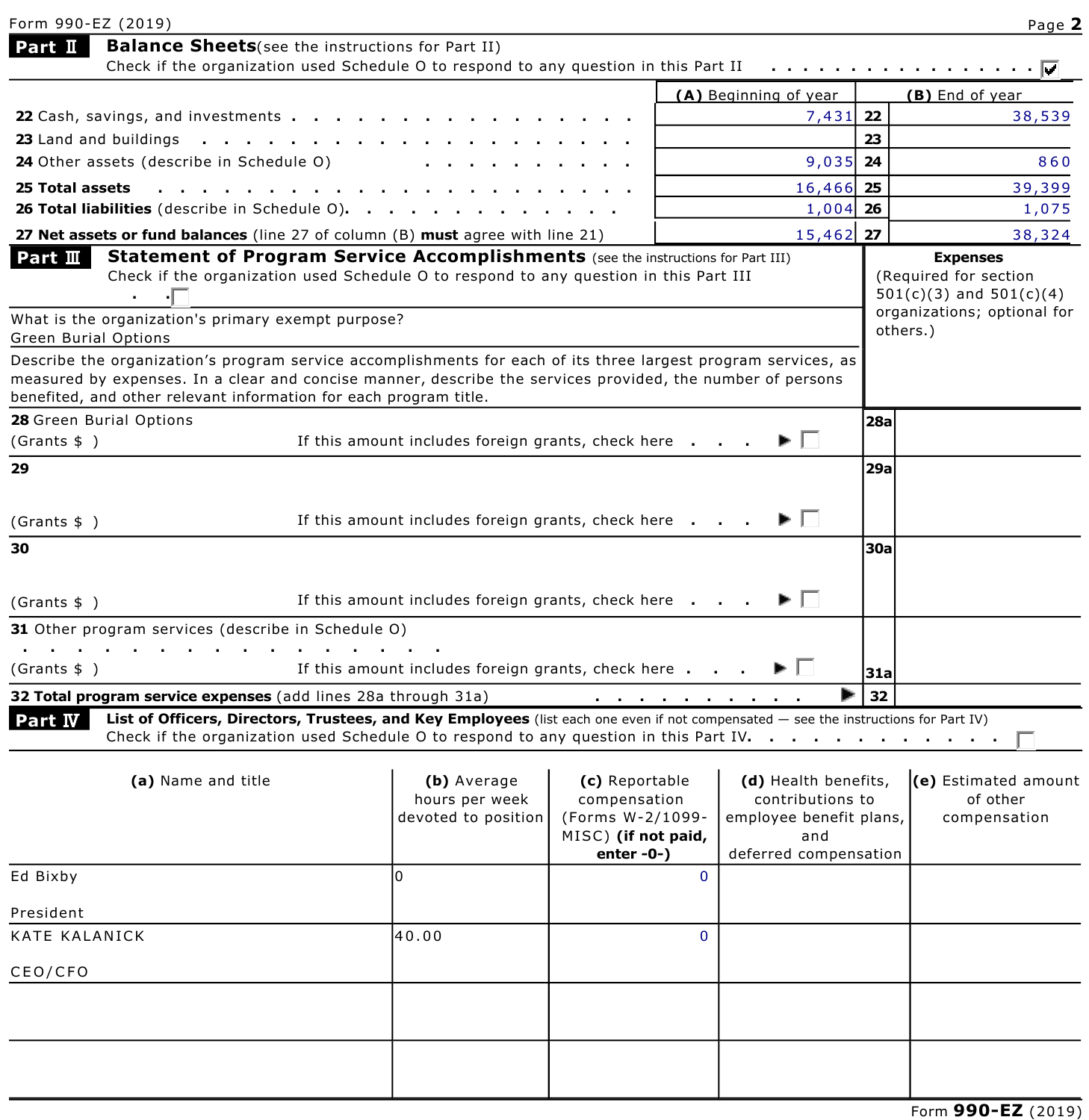|     | Form 990-EZ (2019)                                                                                                                                                                                                                                                                                                                                                     |                |     | Page 3 |
|-----|------------------------------------------------------------------------------------------------------------------------------------------------------------------------------------------------------------------------------------------------------------------------------------------------------------------------------------------------------------------------|----------------|-----|--------|
|     | Part V<br><b>Other Information</b> (Note the Schedule A and personal benefit contract statement requirements in the                                                                                                                                                                                                                                                    |                |     |        |
|     | instructions for Part V.) Check if the organization used Schedule O to respond to any question in this Part V $\lceil \cdot \rceil$                                                                                                                                                                                                                                    |                |     |        |
|     |                                                                                                                                                                                                                                                                                                                                                                        |                | Yes | No     |
| 33  | Did the organization engage in any significant activity not previously reported to the IRS? If "Yes," provide a<br>detailed description of each activity in Schedule O<br>$\sim$ $\sim$                                                                                                                                                                                | 33             |     | N o    |
| 34. | Were any significant changes made to the organizing or governing documents? If "Yes," attach a conformed copy                                                                                                                                                                                                                                                          |                |     |        |
|     | of the amended documents if they reflect a change to the organization's name. Otherwise, explain the change<br>on Schedule O. See instructions.                                                                                                                                                                                                                        | 34             |     | N o    |
|     |                                                                                                                                                                                                                                                                                                                                                                        |                |     |        |
|     | 35a Did the organization have unrelated business gross income of \$1,000 or more during the year from business<br>activities (such as those reported on lines 2, 6a, and 7a, among others)?                                                                                                                                                                            | <b>35a</b>     |     | N o    |
|     | <b>b</b> If "Yes," to line 35a, has the organization filed a Form 990-T for the year? If "No," provide                                                                                                                                                                                                                                                                 | 35b            |     |        |
| c.  | $W$ <sub>d</sub> syplanation in Schedule O section 501(c)(4), 501(c)(5), or 501(c)(6) organization subject to section 6033(e)                                                                                                                                                                                                                                          |                |     |        |
|     | notice, reporting, and proxy tax requirements during the year? If "Yes," complete Schedule C, Part III                                                                                                                                                                                                                                                                 | 35c            |     | N o    |
| 36  | Did the organization undergo a liquidation, dissolution, termination, or significant disposition of net assets during<br>the year? If "Yes," complete applicable parts of Schedule N                                                                                                                                                                                   | 36             |     | N o    |
|     | 37a Enter amount of political expenditures, direct or indirect, as described in the instructions.<br>37a                                                                                                                                                                                                                                                               |                |     |        |
|     | <b>b</b> Did the organization file Form 1120-POL for this year?                                                                                                                                                                                                                                                                                                        | 37b            |     | N o    |
|     | 38a Did the organization borrow from, or make any loans to, any officer, director, trustee, or key employee or were                                                                                                                                                                                                                                                    |                |     |        |
|     | any such loans made in a prior year and still outstanding at the end of the tax year covered by this return? $\blacksquare$ .                                                                                                                                                                                                                                          | <b>38a</b>     |     | N o    |
|     | 38b<br><b>b</b> If "Yes," complete Schedule L, Part II and enter the total amount involved                                                                                                                                                                                                                                                                             |                |     |        |
| 39  | Section 501(c)(7) organizations. Enter:                                                                                                                                                                                                                                                                                                                                |                |     |        |
|     | a Initiation fees and capital contributions included on line 9<br>39a                                                                                                                                                                                                                                                                                                  |                |     |        |
|     | <b>b</b> Gross receipts, included on line 9, for public use of club facilities<br>39b                                                                                                                                                                                                                                                                                  |                |     |        |
|     | <b>40a</b> Section 501(c)(3) organizations. Enter amount of tax imposed on the organization during the year under:                                                                                                                                                                                                                                                     |                |     |        |
|     | 0 ; section 4912<br>section 4911<br>0 ; section 4955<br>$\mathbf 0$                                                                                                                                                                                                                                                                                                    |                |     |        |
|     | <b>b</b> Section 501(c)(3), 501(c)(4), and 501(c)(29) organizations. Did the organization engage in any section 4958<br>excess benefit transaction during the year, or did it engage in an excess benefit transaction in a prior year that<br>has not been reported on any of its prior Forms 990 or 990-EZ? If "Yes," complete Schedule L, Part I                     | 40b            |     |        |
|     | c Section $501(c)(3)$ , $501(c)(4)$ , and $501(c)(29)$ organizations. Enter amount of tax imposed on organization<br>managers or disqualified persons during the year under sections 4912, 4955, and 4958<br>0                                                                                                                                                         |                |     |        |
|     | <b>d</b> Section 501(c)(3), 501(c)(4), and 501(c)(29) organizations. Enter amount of tax on line 40c reimbursed<br>by the organization<br>0                                                                                                                                                                                                                            |                |     |        |
|     | e All organizations. At any time during the tax year, was the organization a party to a prohibited tax shelter                                                                                                                                                                                                                                                         | 40e            |     | N o    |
|     | transaction? If "Yes," complete Form 8886-T<br>41 List the states with which a copy of this return is filed. LGA                                                                                                                                                                                                                                                       |                |     |        |
| 42a | The organization's books are in care of ED BIXBY                                                                                                                                                                                                                                                                                                                       | Telephone no.▶ |     |        |
|     | $(609)$ 892-4429<br>$ZIP + 4$ 25667<br>Located at 2720 COLD SPRINGS ROAD PLACERVILLE, CA                                                                                                                                                                                                                                                                               |                |     |        |
|     |                                                                                                                                                                                                                                                                                                                                                                        |                |     |        |
|     |                                                                                                                                                                                                                                                                                                                                                                        |                | Yes | No     |
|     | <b>b</b> At any time during the calendar year, did the organization have an interest in or a signature or other authority<br>over a financial account in a foreign country (such as a bank account, securities account, or other financial                                                                                                                             | 42 <b>b</b>    |     | N o    |
|     | $account)?$                                                                                                                                                                                                                                                                                                                                                            |                |     |        |
|     |                                                                                                                                                                                                                                                                                                                                                                        |                |     |        |
|     |                                                                                                                                                                                                                                                                                                                                                                        |                |     |        |
|     | See the instructions for exceptions and filing requirements for FinCEN Form 114, Report of Foreign Bank and<br>Financial Accounts (FBAR).                                                                                                                                                                                                                              |                |     |        |
|     | <b>c</b> At any time during the calendar year, did the organization maintain an office outside the $U.S.$ ?                                                                                                                                                                                                                                                            | 42c            |     | N o    |
|     | If "Yes," enter the name of the foreign country:                                                                                                                                                                                                                                                                                                                       |                |     |        |
|     | 43 Section 4947(a)(1) nonexempt charitable trusts filing Form 990-EZ in lieu of Form 1041 - Check here                                                                                                                                                                                                                                                                 |                |     |        |
|     | and enter the amount of tax-exempt interest received or accrued during the tax year $\cdots$<br>43                                                                                                                                                                                                                                                                     |                |     |        |
|     |                                                                                                                                                                                                                                                                                                                                                                        |                | Yes | No     |
|     | 44a Did the organization maintain any donor advised funds during the year? If "Yes," Form 990 must be completed ins<br>of Form 990-EZ<br>a constitution of the constitution of the constitution of the constitution of the constitution of the constitution of the constitution of the constitution of the constitution of the constitution of the constitution of the | 44a            |     | N o    |
|     | <b>b</b> Did the organization operate one or more hospital facilities during the year? If "Yes," Form 990 must be completed<br>instead of Form 990-EZ<br>and the contract of the contract of the contract of the contract of the contract of                                                                                                                           | 44b            |     | N o    |
|     | c Did the organization receive any payments for indoor tanning services during the year?                                                                                                                                                                                                                                                                               | 44c            |     | N o    |
|     | d If "Yes," to line 44c, has the organization filed a Form 720 to report these payments? If "No," provide an                                                                                                                                                                                                                                                           |                |     |        |
|     | explanation in Schedule O<br>and the company of the company of the company of the company of the company of the company of the company of the company of the company of the company of the company of the company of the company of the company of the comp<br>$\sim$ $\sim$                                                                                           | 44d            |     |        |
|     | <b>45a</b> Did the organization have a controlled entity within the meaning of section $512(b)(13)$ ?                                                                                                                                                                                                                                                                  | 45a            |     | N o    |
|     | 45b Did the organization receive any payment from or engage in any transaction with a controlled entity within the<br>meaning of section 512(b)(13)? If "Yes," Form 990 and Schedule R may need to be completed instead of                                                                                                                                             |                |     |        |
|     |                                                                                                                                                                                                                                                                                                                                                                        | 45b            |     | N o    |

Form **990-EZ** (2019)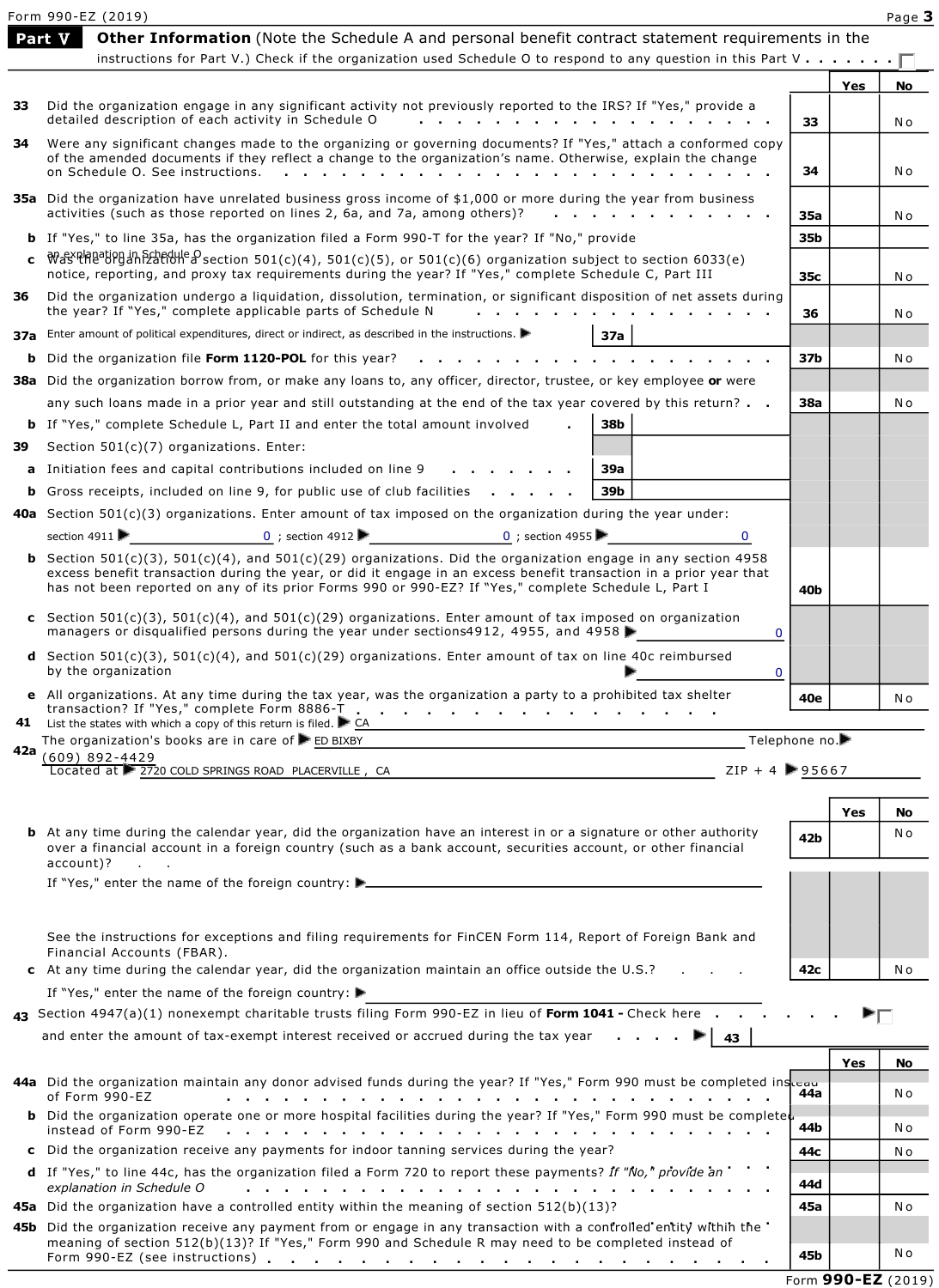**Yes No**

**49b**

| 46 Did the organization engage, directly or indirectly, in political campaign activities on behalf of or in opposition to |    |     |
|---------------------------------------------------------------------------------------------------------------------------|----|-----|
| candidates for public office? If "Yes," complete Schedule C, Part I.                                                      | 46 | N o |

| <b>Part VI</b> | Section 501(c)(3) Organizations Only                                                                                                                          |  |     |     |     |  |  |  |  |
|----------------|---------------------------------------------------------------------------------------------------------------------------------------------------------------|--|-----|-----|-----|--|--|--|--|
|                | All section $501(c)(3)$ organizations must answer questions 47-49b and 52, and complete the tables for lines 50                                               |  |     |     |     |  |  |  |  |
|                | and $51.$                                                                                                                                                     |  |     | Yes | _No |  |  |  |  |
| 47             | Did the organization engage in lobbying activities or have a section 501(h) election in effect during the tax year?<br>If "Yes," complete Schedule C, Part II |  | 47  |     |     |  |  |  |  |
| 48             | Is the organization a school as described in section $170(b)(1)(A)(ii)$ ? If "Yes," complete Schedule E                                                       |  | 48  |     |     |  |  |  |  |
|                | 49a Did the organization make any transfers to an exempt non-charitable related organization?                                                                 |  | 49a |     |     |  |  |  |  |

- **b** If "Yes," was the related organization a section 527 organization?
- **................ 50** Complete this table for the organization's five highest compensated employees (other than officers, directors, trustees and key employees) who each received more than \$100,000 of compensation from the organization. If there is none, enter "None."

| (a) Name and title of each employee | (b) Average<br>hours per week<br>devoted to position | (c) Reportable<br>compensation<br>(Forms W-2/1099-<br>MISC) | (d) Health benefits,<br>contributions to<br>employee benefit plans,<br>and deferred<br>compensation | (e) Estimated amount<br>of other<br>compensation |
|-------------------------------------|------------------------------------------------------|-------------------------------------------------------------|-----------------------------------------------------------------------------------------------------|--------------------------------------------------|
| NONE                                |                                                      |                                                             |                                                                                                     |                                                  |
|                                     |                                                      |                                                             |                                                                                                     |                                                  |
|                                     |                                                      |                                                             |                                                                                                     |                                                  |
|                                     |                                                      |                                                             |                                                                                                     |                                                  |

**f** Total number of other employees paid over \$100,000 **.............**

**51** Complete this table for the organization's five highest compensated independent contractors who each received more than \$100,000 of compensation from the organization. If there is none, enter "None."

|      | (a) Name and business address of each independent contractor | (b) Type of service | (c) Compensation |
|------|--------------------------------------------------------------|---------------------|------------------|
| NONE |                                                              |                     |                  |
|      |                                                              |                     |                  |
|      |                                                              |                     |                  |
|      |                                                              |                     |                  |
|      |                                                              |                     | <b>March</b>     |

**d** Total number of other independent contractors each receiving over \$100,000. . .

**52** Did the organization complete Schedule A? **NOTE.** All section 501(c)(3) organizations must attach a completed Schedule A **........................................ Yes No**

Under penalties of perjury, I declare that I have examined this return, including accompanying schedules and statements, and to the best of my knowledge and belief, it is true, correct, and complete. Declaration of preparer (other than officer) is based on all information of which preparer has any knowledge.

| Sign<br>Here            | Signature of officer<br>Ed Bixby President<br>Type or print name and title        |                      |      | 2020-10-15<br>Date                                                |                   |
|-------------------------|-----------------------------------------------------------------------------------|----------------------|------|-------------------------------------------------------------------|-------------------|
| Paid<br><b>Preparer</b> | Print/Type preparer's name<br>TERRIE Y PROD'HON<br>Firm's name FIRE Y PRODHON CPA | Preparer's signature | Date | Check $\overline{r}$ if<br>self-employed<br>Firm's EIN 68-0439189 | PTIN<br>P00059040 |
| <b>Use Only</b>         | Firm's address > 768 PLEASANT VALLEY RD STE 300<br>DIAMOND SPRINGS, CA 95619      |                      |      | Phone no. (530) 622-1731                                          |                   |

May the IRS discuss this return with the preparer shown above? See instructions **Access 1** *Lie* **No** Interventions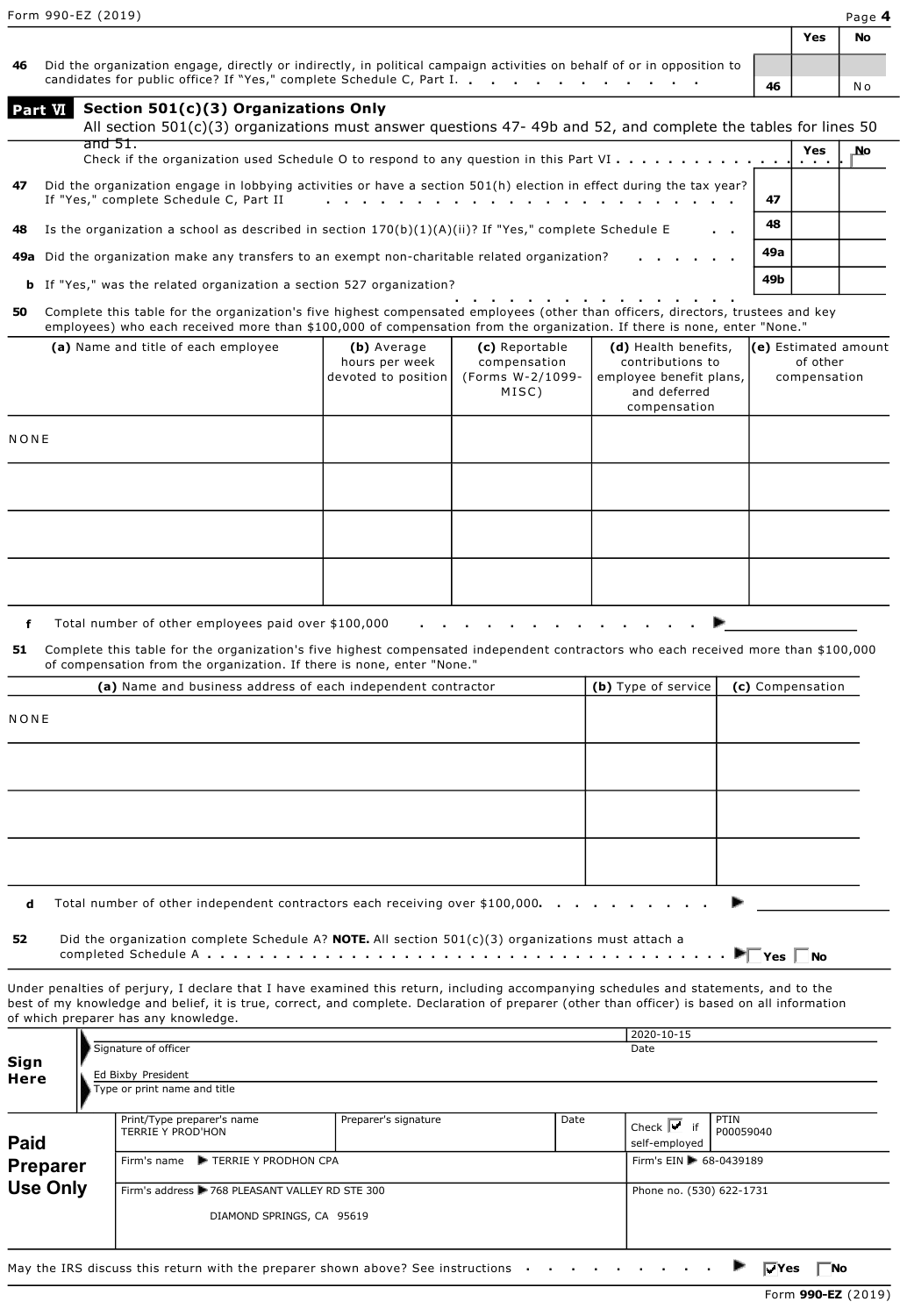



## **Software ID:** 19009920 **Software Version:** 2019v5.0

## Form 990-EZ, Special Condition Description:

**Special Condition Description**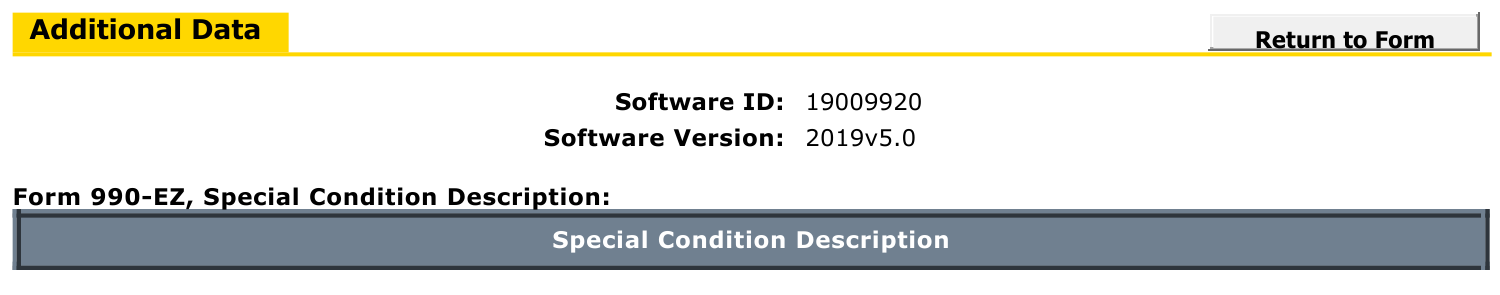| efile Public Visual Render                                |                                    | <b>ObjectId: 001 - Submission: 2015-01-16</b>                                                                                                                                            |                               |                                       | TIN: 20-5478191                            |
|-----------------------------------------------------------|------------------------------------|------------------------------------------------------------------------------------------------------------------------------------------------------------------------------------------|-------------------------------|---------------------------------------|--------------------------------------------|
| <b>SCHEDULE O</b><br>(Form 990 or 990-<br>EZ)             |                                    | Supplemental Information to Form 990 or 990-EZ<br>Complete to provide information for responses to specific questions on<br>Form 990 or 990-EZ or to provide any additional information. |                               |                                       | OMB No. 1545-0047<br>2019                  |
|                                                           |                                    | ► Go to www.irs.gov/Form990 for the latest information.                                                                                                                                  | Attach to Form 990 or 990-EZ. |                                       | <b>Open to Public</b><br><b>Inspection</b> |
| Department of the Treasury<br>Maamel Betthecorganiczation |                                    |                                                                                                                                                                                          |                               | <b>Employer identification number</b> |                                            |
| GREEN BURIAL COUNCIL INC                                  |                                    |                                                                                                                                                                                          |                               | 51-0544170                            |                                            |
| <b>Return</b><br><b>Reference</b>                         |                                    |                                                                                                                                                                                          | <b>Explanation</b>            |                                       |                                            |
| Other<br>Expenses.1001                                    | Advertising and Promotion \$2963   |                                                                                                                                                                                          |                               |                                       |                                            |
| Other<br>Expenses.1002                                    | Office Expenses \$586              |                                                                                                                                                                                          |                               |                                       |                                            |
| Other<br>Expenses.1005                                    | <b>Travel \$1164</b>               |                                                                                                                                                                                          |                               |                                       |                                            |
| Other<br>Expenses.1009                                    | Depreciation \$45                  |                                                                                                                                                                                          |                               |                                       |                                            |
| Other<br>Expenses.1                                       | COMPLIANCE \$3500                  |                                                                                                                                                                                          |                               |                                       |                                            |
| Other<br>Expenses.2                                       | TELEPHONE \$1013                   |                                                                                                                                                                                          |                               |                                       |                                            |
| Other<br>Expenses.3                                       | DUES AND SUBSCRIPTIONS \$673       |                                                                                                                                                                                          |                               |                                       |                                            |
| Other<br>Expenses.4                                       | DATABASE MANAGEMENT \$655          |                                                                                                                                                                                          |                               |                                       |                                            |
| Other<br>Expenses.5                                       | <b>WEBSITE DEVELOPMENT \$466</b>   |                                                                                                                                                                                          |                               |                                       |                                            |
| Other<br>Expenses.6                                       | COMPUTER AND INTERNET \$464        |                                                                                                                                                                                          |                               |                                       |                                            |
| Other<br>Expenses.7                                       | <b>MERCHANT SERVICE FEES \$346</b> |                                                                                                                                                                                          |                               |                                       |                                            |
| Other<br>Expenses.9                                       | <b>QB MANAGEMENT \$229</b>         |                                                                                                                                                                                          |                               |                                       |                                            |
| Other<br>Expenses.10                                      | <b>BANK FEES \$217</b>             |                                                                                                                                                                                          |                               |                                       |                                            |
| Other<br>Expenses.11                                      | MOVING EXPENSES \$200              |                                                                                                                                                                                          |                               |                                       |                                            |
| Other<br>Expenses.18                                      | PENALITIES \$-26                   |                                                                                                                                                                                          |                               |                                       |                                            |
| Other<br>Assets.1003                                      |                                    | Machinery and Equipment - Beginning \$0 Machinery and Equipment - Ending \$860                                                                                                           |                               |                                       |                                            |
| Other<br>Assets.1005                                      |                                    | Accounts Receivable - Beginning \$9035 Accounts Receivable - Ending \$0                                                                                                                  |                               |                                       |                                            |
| Total<br>Liabilities.1                                    |                                    | PAYROLL LIABILITY - Beginning \$1004 PAYROLL LIABILITY - Ending \$90                                                                                                                     |                               |                                       |                                            |
| Total<br>Liabilities.2                                    |                                    | PREPAID CERTIFICATION FEES - Beginning \$0 PREPAID CERTIFICATION FEES - Ending \$985                                                                                                     |                               |                                       |                                            |

**For Paperwork Reduction Act Notice, see the Instructions for Form 990 or 990EZ.** Cat. No. 51056K **Schedule O (Form 990 or 990EZ) 2019**